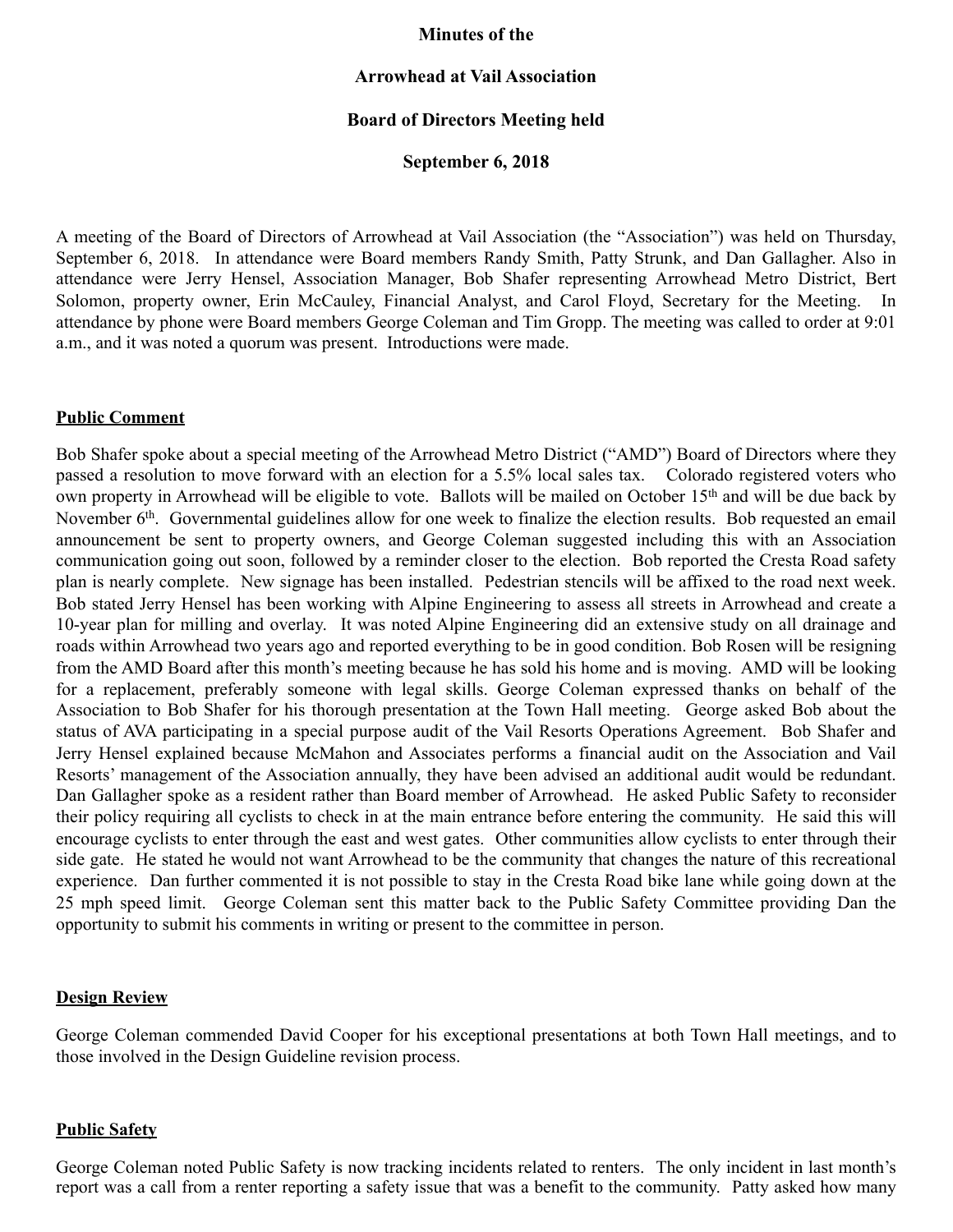residents have submitted a request for personal gate access codes. Jerry Hensel will follow-up with Public Safety and email this information to the Board. Bob Shafer voiced concern in regard to Public Safety issues brought up at the Town Hall meeting. Jerry Hensel said he and Jim Clancy will address these issues and provide an update at the next AMD and Association Board meetings.

# **Committees**

Activities: Friday Afternoon Club was well received. The Bravo shuttle was poorly attended. When final numbers are in, the Board will make a decision whether to include this in next year's budget. Weather may have deterred attendance of the Summer Salute. The 25 who did attend enjoyed being there. Reaction to the new hiking trail has been terrific. Jerry reported the trail crew is currently working on and expects to complete the interconnect trail, which Bachelor Gulch Village Association is funding, to the Village to Village trail in September.

Landscaping/Beautification: Additional plantings have been put in by the Cresta gate. The creek has been cleaned up. Patty proposed removal of seven trees at the entrance gate. Jerry has requested a proposal for review at the next Board meeting, noting this would be put into the capital budget for next year. Jerry said all vegetation causing visual obstruction at cart path crossings will be removed. George restated the request going forward for sketches of any substantial landscape proposals.

Nominating: Dan Gallagher announced the Nominating Committee has recommended Diane Loosbrock for the At-Large Director candidate and Chad Hollingsworth for the Medium Density Director candidate in the upcoming Board of Director election. Diane has been very active on the ULI Study and Long-range Planning committees. Chad lives in the Front Range. He has been working with Randy on the joint marketing effort. Social Media is one of his vocational expertise. George Coleman suggested the candidates be invited to attend in person or by phone the remaining Board meetings this year.

HOA Presidents Council: Tim Gropp said there is nothing new to report. Their next meeting will be scheduled in advance of the Annual Meeting.

Intercommunity Council: The next meeting is scheduled for September 25<sup>th</sup> for further review of strategic and marketing options as it relates to the community's presence via website or other media outlets. A new proposal will be presented by Hill Aevium.

# **Financials**

Erin McCauley reviewed the financials as of July 31, 2018. Operating expenses are tracking on budget. Three properties remain outstanding on their annual assessments. Real Estate Transfer Assessments ("RETA") are short by \$281K. The budget through September is approximately \$900K. \$360K in RETA is anticipated to come in by the end of September. The worst case scenario, as estimated by Cathie Bennett, Jerry Hensel, and Erin, at the end of October would be a \$100K shortfall in RETA. Erin said there will be capital project savings of \$35K and \$16K in savings on expenses to offset the shortfall in RETA by \$50K. The end of year fund balance is expected to remain above \$1m. Randy Smith asked, based on projections, how many real estate transactions will close this year? Erin shared a worksheet with estimates through September and offered to send further information to the Board.

# **Town Hall Meeting Recap**

George Coleman reported approximately 75 attended the September 2nd Town Hall meeting for a total of over 200 for both meetings. Additionally, email commentary was received by many in the community. Those who posed questions received a written or telephone response. The sales tax, Design Guidelines, and Public Safety discussions were well received. In regard to short-term rentals, there was not a lot of opposition to reasonable regulations. Some were very much in favor of a minimum stay outside the core. Many more were in favor of not instituting a minimum stay. There were comments on owners' rights.